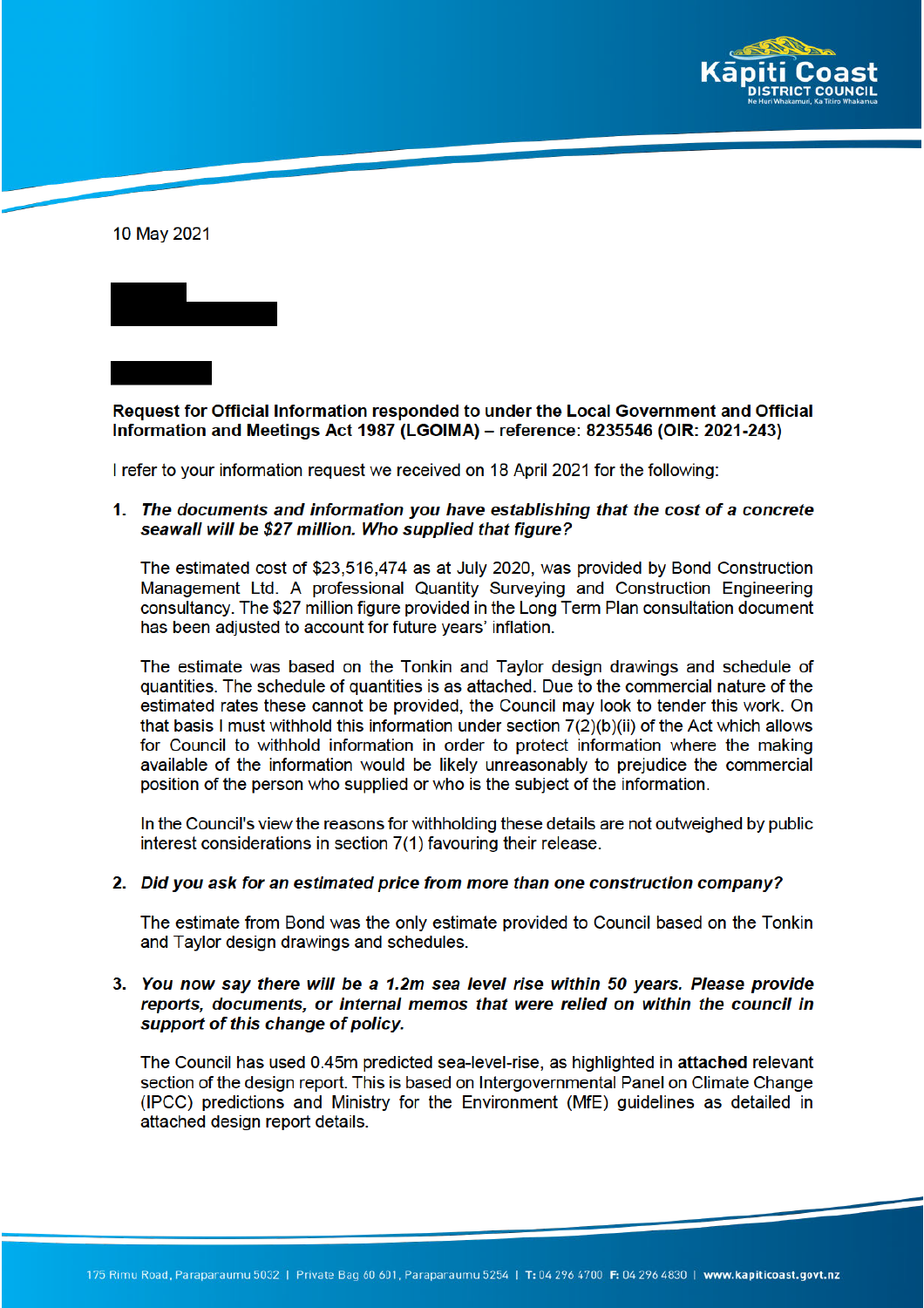## **4.** *As we understand it KCDC has no in-house coastal engineer. Therefore, who evaluated and recommended the rejection of the 'design and build' submissions, referred to in the earlier OIA?*

There has not been a formal Council tender process entered into for the construction of the currently proposed concrete seawall option. If you would like to submit a design and build option into the formal tender process, then that could be done as part of the next stage in the project once Council has decided on a preferred option.

If you are referring to the previous "stepped wall" option provided by yourself in 2017 then Tonkin and Taylor provided expert advice in assessing this option.

# **5.** *You have indicated that the 'design and build' submissions were "not designed". Please explain what "not designed" means.*

We are not aware of where this reference is taken from so not able to answer the question directly but design documentation associated with 960m of potential seawall would generally include substantive supporting information regarding elements of the design such as but not limited to:

- Geotech investigation and supporting calculations, risks and assumptions;
- Structural calculations and relevant drawings and design assumptions and parameters;
- Spatial survey data and associated details, drawings and any risks assumptions;
- Relevant sign-off from suitably qualified individuals for design and relevant elements of the design;
- Peer review documentation if required for design.

You have the right to request the Ombudsman to review this decision. Complaints can be sent by email to info@ombudsman.parliament.nz, by fax to (04) 471 2254, or by post to The Ombudsman, PO Box 10152, Wellington 6143.

Yours sincerely

Wele

**Sean Mallon** Group Manager Infrastructure Services Te Kaihautū Ratonga Pakiaka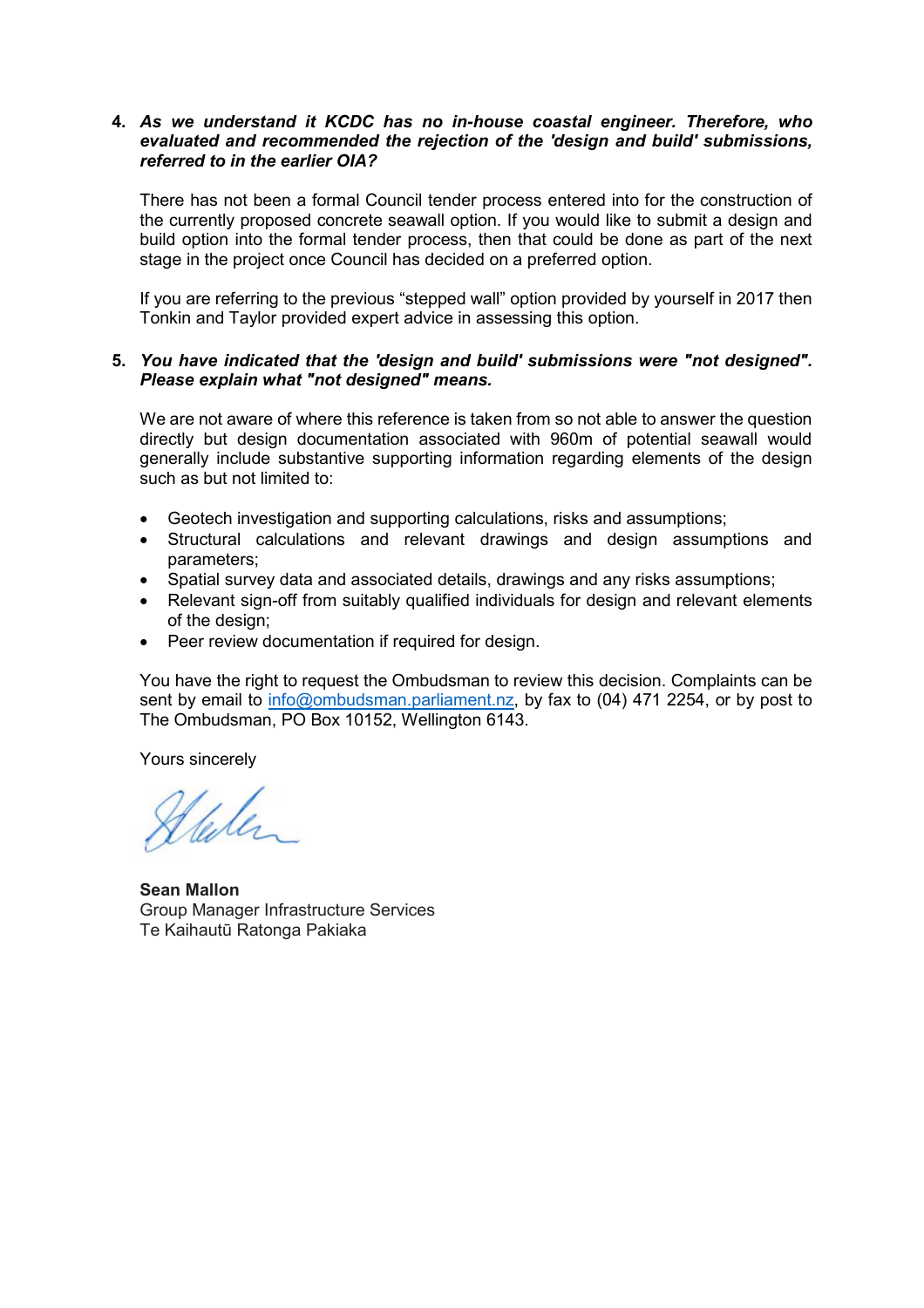### $4.1.1$ **Fluctuations in Sand Level**

The coastal environment at Paekākāriki is highly dynamic with beach sand levels fluctuating regularly. A typical range of beach levels over the study area has been defined through an analysis of surveyed cross shore profiles over a 16 year period, between 2000 and 2016. Excursion plots (sand levels with time) have been produced for three of the profiles applicable to the study area. The typical range of beach sand levels adopted for the design are:

- $1.$ Minimum Typical Beach Level 1.3m RL
- $2.$ Maximum Typical Beach Level 2.3m RL
- 3. Average Beach Level 1.8m RL.

The typical beach level fluctuation does not take into account extreme scour levels that can occur during and immediately following large storm events. The maximum scour depth assessment is set out in section 4.1.4 below.

#### $4.1.2$ **Wave Climate Assessment**

Seawall design requires the assessment of the nearshore wave climate (wave height and sea level) for a selected storm frequency (1% AEP in this case) to consider wall performance. These are discussed in more detail in the following sections.

#### $4.1.2.1$ **Climate Change Assumptions**

The main climate change effect that needs to be taken into account for sea wall design, is predicted sea level rise over the design life of the seawall. In cases where near shore waves are depth limited (which is the case for Paekākāriki), higher near shore water levels allow larger waves to reach the seawall, and also result in higher wave runup levels, and overtopping flows.

The Intergovernmental Panel on Climate Change (IPCC) provides predictions for sea level rise based on a number of Climate Change scenarios. Current Ministry for the Environment (MfE) guidelines are based on IPCC's sea level rise predictions which recommend considering a sea level rise of between 0.31m and 0.45m by 2065, and 0.7m to 1.0m by 2120.

The following coastal climate change assumptions have been used in the design assessment for the replacement seawall. For further detail on how these have been implemented, please refer to sections 4.1.2.2 to 4.1.2.4 below.

- As the design life for the seawall is 50 years, we have included an allowance of 0.45m predicted sea level rise, in determining future design water levels,
	- $\Omega$ Please note that the timber option (B1) has been designed using this sea level rise despite only being recommended for a maximum design life of 25 years.
- Depth limited design waves have been based on a design water level including sea level rise allowance as noted above.

#### $4.1.2.2$ Design off-shore sea level

The design off-shore sea level has been assessed on the basis of a joint probability analysis undertaken by NIWA in 2012 and presented in NIWA report, 'Assessing the storm surge inundation hazard for coastal margins around the Wellington Region'.

The 1% AEP storm tide water level offshore from the proposed seawall was reported as 1.72m RL. This storm tide water level allows for storm surge, but not near shore wave set-up. This value is similar to the water level presented in the MetOcean reports described in section 4.1.2.4.